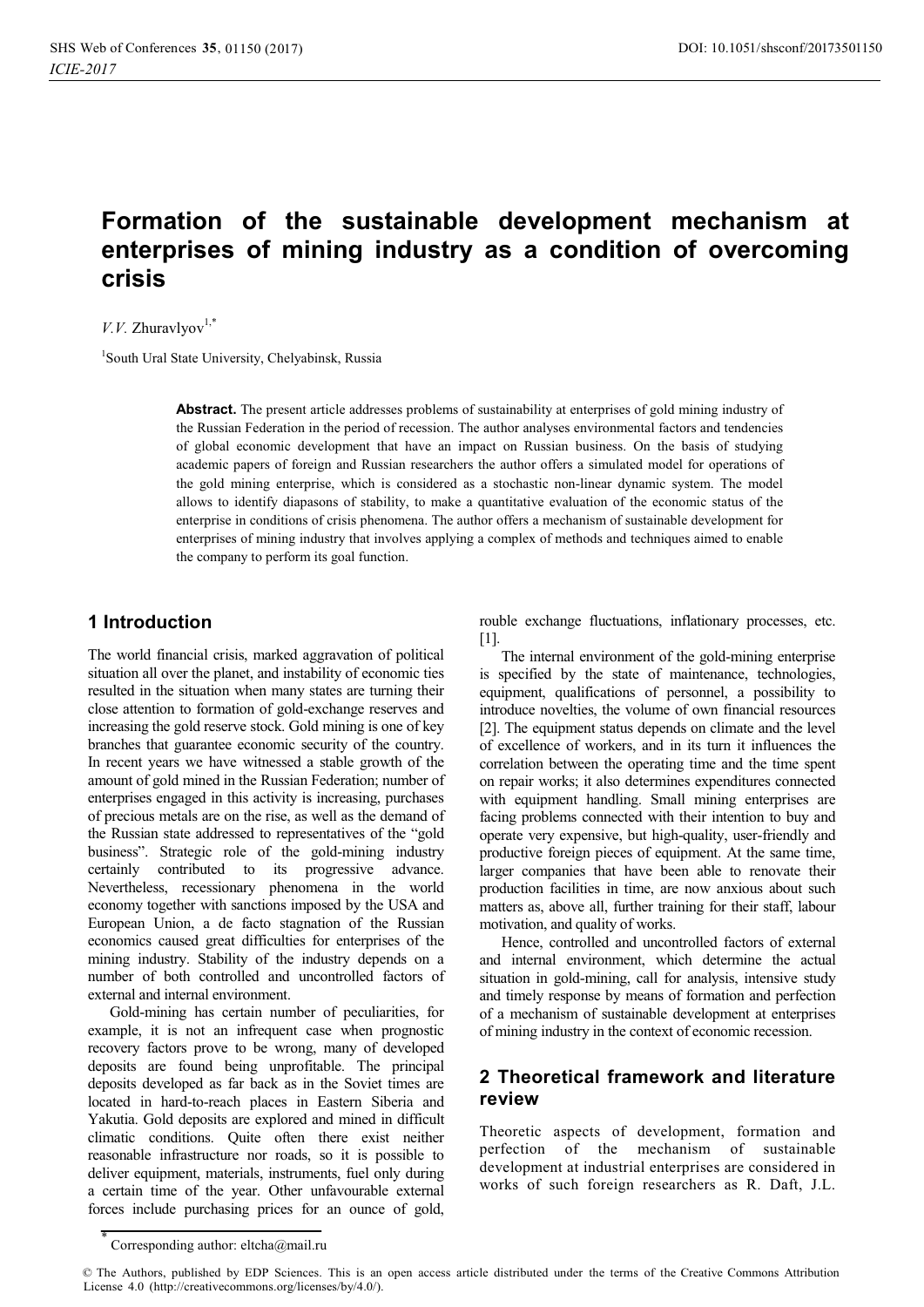Laft, M. Robson, Joseph Alois Schumpeter, J. Heywood and others.

Works of Russian scholars devoted to methodological issues of stability of economic systems also present a great interest, namely works of D.R. Ageeva, A.V. Bezgodov, O.V. Bratkov, L.V. Volkova, D.S. Kondaurova, A.G. Koryakov, O.V. Mikhalev, V.M. Tumin.

Theoretical and practical problems of economic stability at mining and gold-mining enterprises are studied in research papers of R.A. Arend, R.S. Moiseev, T.V. Petrov, A.N. Strekhin, V.M. Shek.

Theoretic research in the field of businesses evaluation is presented in papers of such foreign and Russian scholars as G.M. Desmond, G.S. Harrison, R. Link, R. Reily, C. Wally, V.V. Balakirev, V.V. Grigoriev, A.G. Gryaznova, E.D. Chikina, V.A. Shcherbakov and others.

Problems of modelling parameters and stability conditions for enterprise are presented in scientific papers by T.S. Bulyshev, I.V. Dodonov, A.I. Kibitkin, V.D. Kovalyov, K.A. Miloradov, L.B. Senetskaya.

Reviewing academic papers on the given issue, as well as studying practices of economic activities at industrial enterprises in modern conditions, highlighted practical obstacles in implementing the sustainable development strategy. Practical problems are also evidenced by imperfection of management procedures applied by enterprises. One of such imperfections is that there is no effective model designed to assess and forecast the value of the enterprise, which would take into account an inherent uncertainty of external factors.

The object of the research is sustainability of a Russian industrial gold-mining enterprise in volatile external environment, when exposed to recessionary influences.

The goal of the article is designing and formation of the sustainable development mechanism of an industrial enterprise and introducing this mechanism into practical activities of mining enterprises of the Russian Federation.

## **3 Materials and methods**

#### *A. Methods Description*

An industrial enterprise is a dynamic open goal-based nonlinear system [3]. The system dynamics can be presented as a change of properties, parameters, which brings about absolutely new states of the system and thus provides for stability while launching certain qualitative characteristics [4].

Sustainable development is ensured by such a response to external impacts that allows to minimize their negative influence through anticipation and making expert managerial solutions [5,6]. Effectiveness of such solutions accounts for the precision of the enterprise management mechanism, which includes assessment of the economic stability of the enterprise and clearly defined algorithms of crisis management [7]. Examination of works on the theory of systems, unstable state of industrial objects, together with considering specific features of mining enterprises, demonstrated that in gold-mining industry we should view enterprises as stochastic non-linear dynamic systems.

Having reviewed research papers by V.V. Kovalchuk, L.B. Senetskaya, A.V. Shmidt, T.A. Khudyakova, the author offers the simulation model aimed to model business processes based on analysis of financial, economic, technical and other parameters in the state of instability [8,9]. The said model is to serve as an instrument of quantity assessment with regard to stability of gold-mining enterprises.

For managers it is essential to make an adequate consequence of decisions based on assessment of the state of the enterprise, which would facilitate overcoming recessionary phenomena.

An adequate assessment of the current situation and timely managerial decisions enable the enterprise to implement the strategy of sustainable development provided there has been formed a mechanism designed to regulate unstable economic systems [10, 11].

The sustainable development mechanism for enterprises of the gold-mining industry should be defined as a system of consecutive managerial impacts of the managerial subsystem made on the microeconomic system; herewith, these impacts are aimed to ensure that the enterprise performs its functions and has a longer life cycle in the framework of implementing a proper strategy.

The mechanism of sustainable development of gold-mining enterprises includes fundamental action blocks that correspond to the managerial function, a system of monitoring environment, parameters of making decisions, and obtaining a feedback. Altogether it provides for the possibility to anticipate external challenges and to respond to them in a timely and precise manner [12, 13].

Algorythm of search for methods aimed to enhance efficiency of the management system

To launch the mechanism of sustainable development of gold-mining enterprises it is necessary to introduce the simulation and block models of business development, which requires application of a step-by-step approach with the following stages:

The forecasting stage, which implies examination of trends of social and economic development, consideration of statistical data aimed to identify possible scenarios of the enterprise business activity.

The analysis stage, which involves an all-around analysis of different aspects of the enterprise operation. The key criterion here is completeness of information, which allows to estimate how balanced and proportionate the enterprise is, and also to consider its potential for sustainable development.

Organisation and administration stage, which consists in setting up the mechanism of sustainable development of the industrial enterprise, and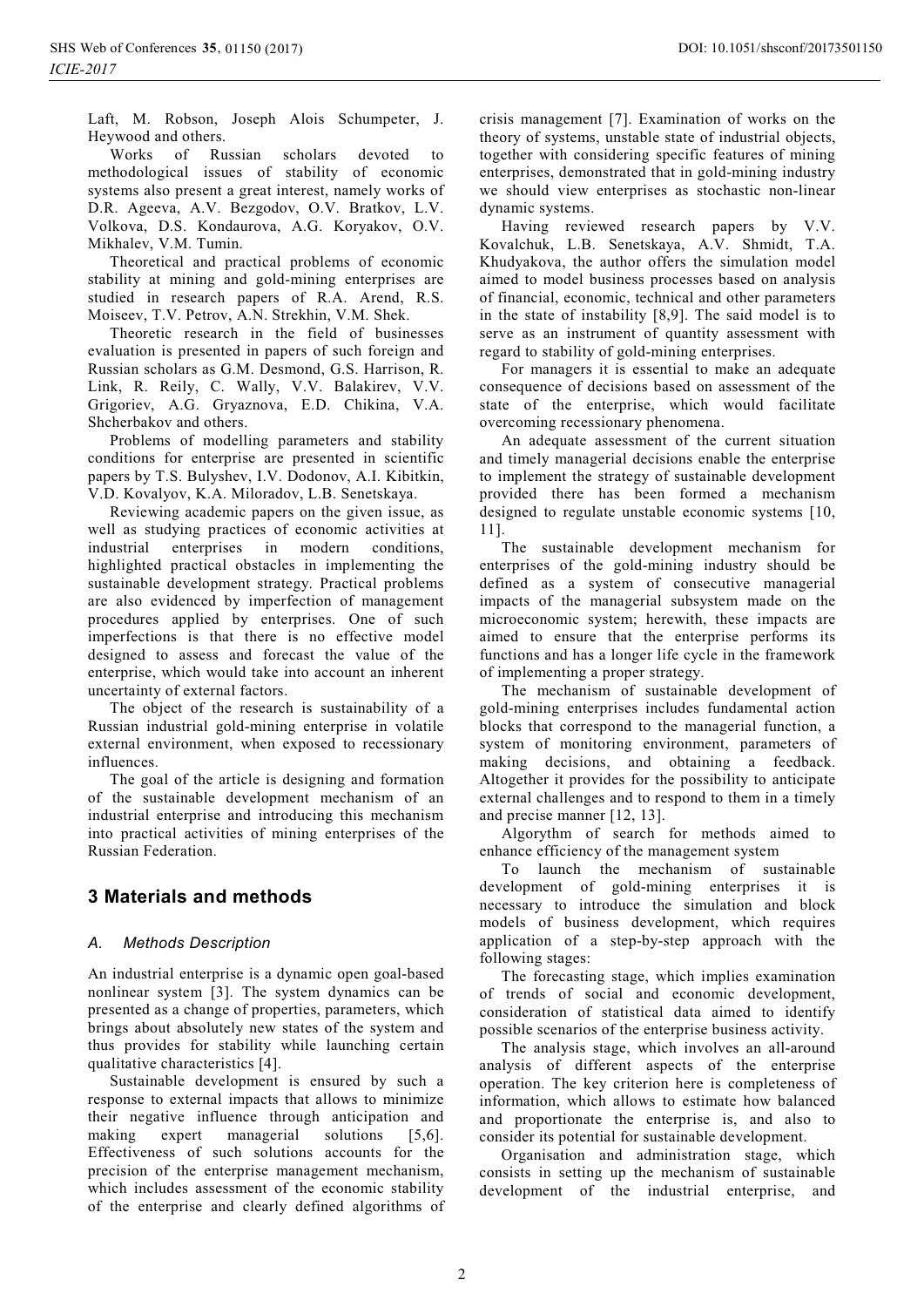introducing the model of making assessments and taking decisions.

Procedures and pragmatics stage, which involves designing necessary managerial solutions, recommendations, principles, management methods.

Control and adjustment stage allows to compare results of development management with data from prior periods, and to detect deviations.

#### *B. Graphic model*

An existing experience of modelling activities of industrial enterprises demonstrates that it is essential to conduct an intensive study and thoroughly consider all external and internal factors, without which realistic evaluation of the state of the enterprise is totally impossible [14].

The simulation model of the enterprise activity involves estimating the probability of loss occurrence at the end of the simulated period with provision for changes in the environment parameters, identification of diapasons where the state of the enterprise is not stable, and their quantitative assessment necessary to form the sustainable development mechanism (Fig. 1).



**Fig. 1.** The simulation model of value analysis for a goldmining enterprise.

This simulation model serves as the basis for conducting assessment of statistical probability concerning occurrence of recessionary phenomena and prospective losses occurrence at the end of the fixed period of activity of the enterprise, which would take into account changes in environmental parameters characteristic of the given industry sector. The model deals with three diapasons that correspond to possible stability states of the enterprise, where the first is the diapason of return, and the third is the diapason of necessary bankruptcy, which can occur if managerial actions during the transition diapason were unsatisfactory.

Business practice suggests that the gold-mining enterprises most exposed to instability are enterprises that mine deposits with expected reserves of less than 50 tons, with the average duration of the deposit mining (life of mine) up to 7 years during phases in the price cycle when the price for gold is low [15].

Each of the mentioned stability diapasons is specified with characteristic values for dynamic and static parameters. Dynamic parameters consider the daily average rate of changing cumulative cash flows. This rate has a tendency to decrease when the enterprise moves to the transition diapason, and then to the diapason of necessary bankruptcy, when the monetary funds of the enterprise decrease drastically and the enterprise generate losses.

In order to enable a timely response to instable operation patterns at the enterprise, it is necessary to activate the mechanism aimed to control the state of such economic agents that got in a hazard-prone area, in a crisis situation. Core elements of the given mechanism are schematically presented below (Fig. 2).



**Fig. 2.** The sustainable development mechanism for a goldmining enterprise in a crisis situation.

The present model takes into account the fact that operation of the mining enterprise is subjected to numerous external and internal environment factors. It also provides for monitoring the enterprise stability parameters, developing and applying certain instruments designed to activate the stability potential and perform an integrated management at the goldmining enterprise [10].

The given model allows to detect environmental challenges and to undertake adequate steps to overcome crisis situations by means of developing appropriate managerial solutions. For example,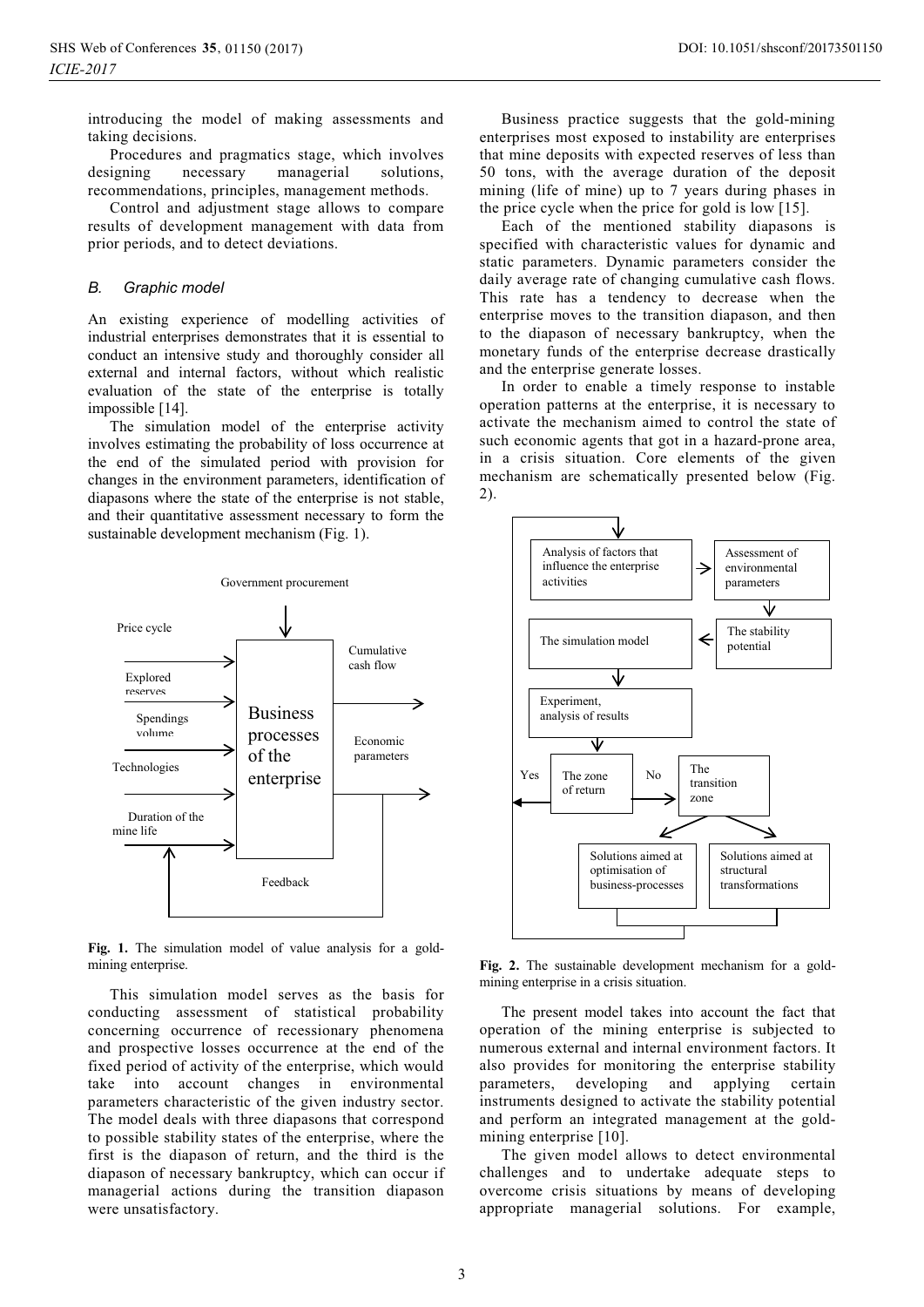solutions aimed to improve business processes at gold-mining enterprises imply the following actions: using advanced resource saving technologies; optimisation of processes of developing gold reserves with due account for climatic conditions of Yakutia, Kamchatka, Far North; providing advanced vocational training and career enhancement for staff members; launching new forms and methods in the field of employee engagement. The described complex of measures, as evidenced by practices of the enterprises under analysis, i.e. AO "Serebro Magadana" (Silver of Magadan), OAO "Polymetal", allows managers to increase labour productivity and volumes of extracting precious metals by 5–7% [16].

It is essential to apply a rational approach when replacing import technologies and equipment with domestic ones, which are cheaper and more reliable in conditions of permafrost, since they allow to continue the process of extraction and beneficiation of ores in conditions of great drops in temperatures in wintertime [17, 18].

Managerial solutions connected with structural transformations imply merging, setting up partnerships between enterprises. This is due to the fact that maximum efficiency is achieved by enterprises, which mine deposits with expected reserves from 100 to 300 tons, with the average duration of the deposit mining (life of mine)  $15 - 20$ years.

Implementation of managerial solutions made in the framework of the sustainable development mechanism results in increased net cash flows, decreased losses risks, a consolidated competitive position of the enterprise [19]. Applying the sustainable development mechanism produces a synergetic effect, accounted for operations improvement, reduction of expenses and increase of income of the mining enterprise [20].

#### *C. Economic and mathematical model*

The simulation model of business operations in the gold-mining industry sector allows to model activities of economic agents in the situation of uncertainty and expect improvements only under the condition that that there was performed a proper analysis of necessary parameters that depend on the impact intensiveness on the part of internal and external environment factors.

In order to ensure maximum precision of quantitative estimation of parameters of the diapasons that correspond to stability states of the gold-mining enterprise, it is recommended to use the estimate of probability of occurrence of the losses risk P. In this case the time interval under analysis should be divided into diapasons. The offered model is based on assessing the probability of occurrence of a prospective loss at the end of the period subject to modelling.

$$
P=A(d,r,g,s)+B(d,r,g,s)K+C(d,r,g,s)K\qquad(1)
$$

where  $P$  is probability; ABC – coefficients whose values depend on d,r,g,s;  $d -$  duration of the deposit mining (life of mine);  $r,g,s$  – change in price for gold, rent of the minefield (a lot with the deposit), exploration (search) of the actual reserves;  $K - a$ number of units *X* in the amount of financial assets of the enterprise for the beginning of the period; *X*– characteristic value, which stands for the means necessary to exploit the deposit.

## **4 Conclusions**

In conclusion we should note that analysis of theoretic sources and conceptual approaches used in studies devoted to how economic systems behave in conditions of crisis, together with summarising practical experience of assessing stability of industrial enterprises suggest that enterprises in the sector of gold-mining should be viewed as stochastic dynamic nonlinear systems.

In order to estimate probability of occurrence of a prospective loss we offer to employ a method of the simulation modelling of activities at the gold-mining enterprise, which involves changing parameters of internal and external environment. The simulation model allows to distinguish three stability diapasons, specify their borders, perform a quantitative estimation of the position of the enterprise in the context of recessionary phenomena, estimate a probability of loss occurrence for the economic agent for the end of the period, which is subject to modelling.

We offer the sustainable development mechanism for enterprises of gold industry that involves analysis of environmental factors, assessment of the sustainable development index (SDI), monitoring external and internal environment, management methods and tools that allow the enterprise to respond crisis phenomena in a timely and successful manner, and to adjust the development strategy.

The work was supported by Act 211 Government of the Russian Federation, contract Nº 02.A03.21.0011.

## **References**

- 1. R. Arend, Questions of Economics, 24-36 (2006)
- 2. A.S. Gorevsky, *Crisis Management* (INFRA-M, Moscow, 2011)
- 3. T.A. Khudyakova, A.V. Shmidt, *Proc. of The 26th International Business Information Management Association Conference*, 1626-1634 (2015)
- 4. A.G. Koryakov, Questions of Economy and Law, **4**, 42-49 (2012)
- 5. T.G. Kasiyanenko, *Business Valuation: textbook for bachelor students* (The Publishing House URIGHT, Moscow, 2014)